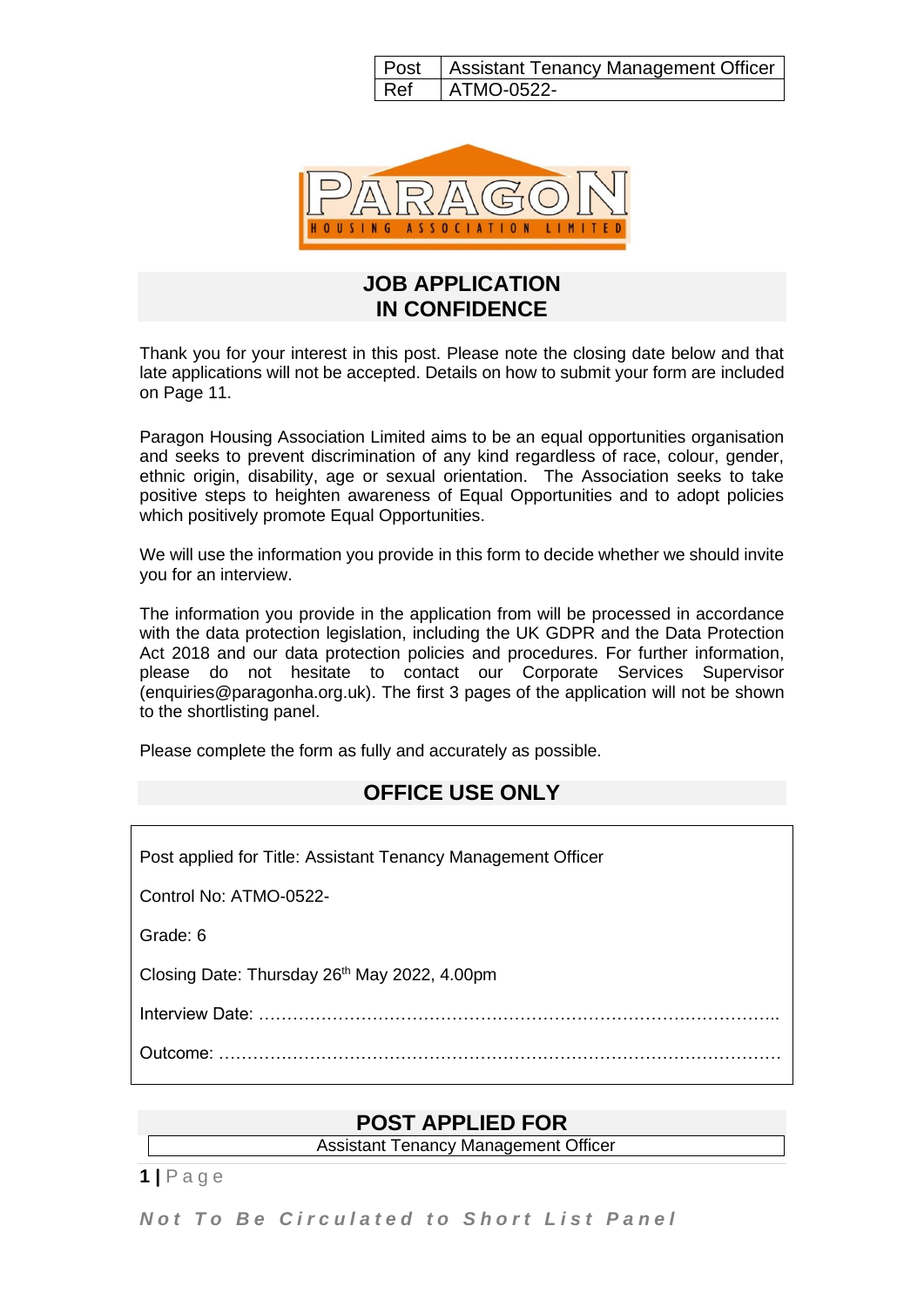|     | Post   Assistant Tenancy Management Officer |
|-----|---------------------------------------------|
| Ref | ATMO-0522-                                  |

# **PERSONAL INFORMATION**

| Address For Correspondence:                                                                            |  |  |  |  |
|--------------------------------------------------------------------------------------------------------|--|--|--|--|
|                                                                                                        |  |  |  |  |
|                                                                                                        |  |  |  |  |
|                                                                                                        |  |  |  |  |
| <b>Contact Details</b>                                                                                 |  |  |  |  |
| Please provide details only of those telephone numbers we can contact you on<br>and/or leave messages. |  |  |  |  |
|                                                                                                        |  |  |  |  |
| Home Tel. No:                                                                                          |  |  |  |  |
|                                                                                                        |  |  |  |  |
| Please provide an e mail address that we can contact you on in connection with this<br>application     |  |  |  |  |
|                                                                                                        |  |  |  |  |

#### **Assistance for people with disabilities**

We are committed to being an Equal Opportunities Employer and do not discriminate in any way

If you consider that you have a disability, are there any arrangements that we can make to assist/adapt for you if you are called for interview or if successfully employed ?

Please give details below

### **2 |** P a g e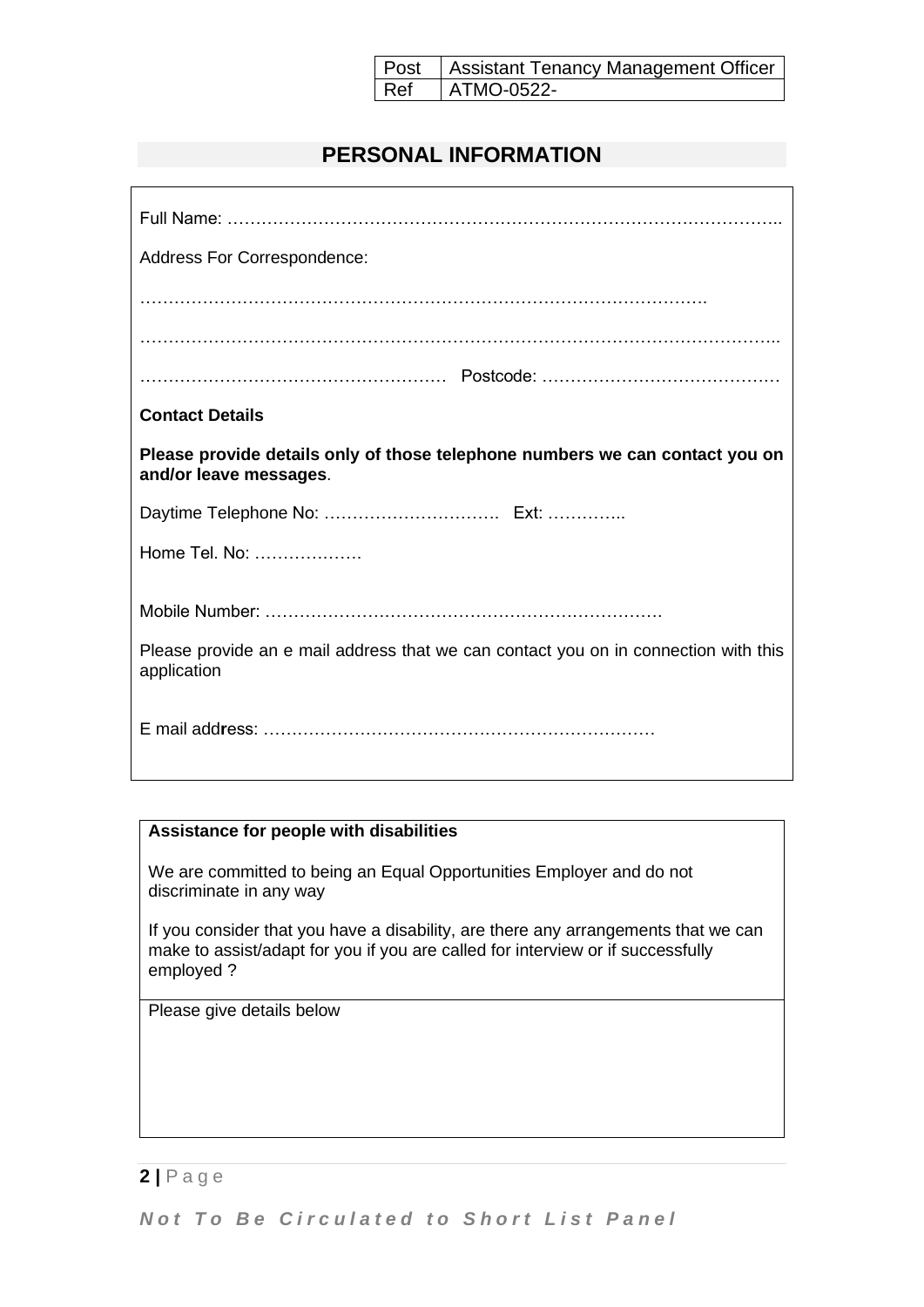|            | Post   Assistant Tenancy Management Officer |
|------------|---------------------------------------------|
| <b>Ref</b> | ATMO-0522-                                  |

### **REFEREES**

Please give the names, addresses and telephone numbers of two people who we may apply to for references. They should be qualified to comment on your ability and experience for this appointment and should include a referee from your current or most recent employer. We do not accept references from family members.

Referees will not be approached prior to a conditional offer being accepted.

| Reference 1                       | Reference 2     |  |
|-----------------------------------|-----------------|--|
| (present or most recent employer) |                 |  |
|                                   | Occupation:     |  |
|                                   |                 |  |
|                                   |                 |  |
|                                   |                 |  |
| Post Code                         | Post Code       |  |
| Telephone No:                     |                 |  |
| E Mail Address:                   | E Mail Address: |  |

### **IMMIGRATION, ASYLUM & NATIONALITY ACT 2006**

The Immigration, Asylum and Nationality Act 2006 makes it an offence to employ anyone who is not entitled to live or work in the EU. Applicants selected for interview will be required to provide evidence that they are entitled to live and work in the EU. Appropriate documentation may include the original of your current passport, visa, birth certificate or any other document (or combination of documents) indicated by the Act.

#### **Do you currently have the right to work and live in the EU?**

#### **YES/NO**

*Please delete as appropriate*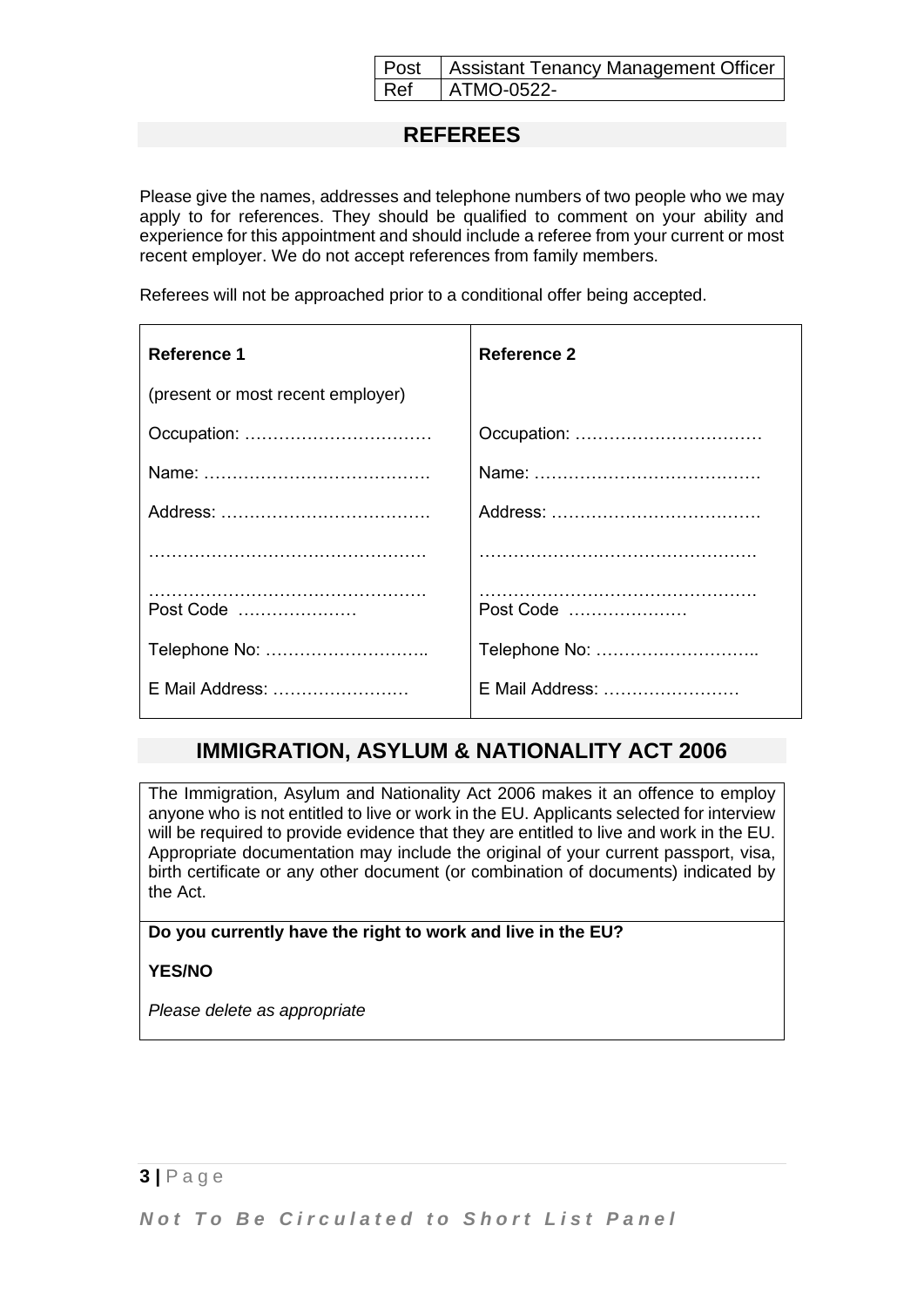|            | Post   Assistant Tenancy Management Officer |
|------------|---------------------------------------------|
| <b>Ref</b> | ATMO-0522-                                  |

### **DECLARATION**

*I have read this application form fully and I declare that the information I have given in support of my application is to the best of my knowledge and belief, true and complete. I understand that if it is discovered subsequently that any statement is false or misleading or that I have withheld any relevant information my application may be disqualified or if I already been appointed I may be dismissed without notice*

Signed:

Date: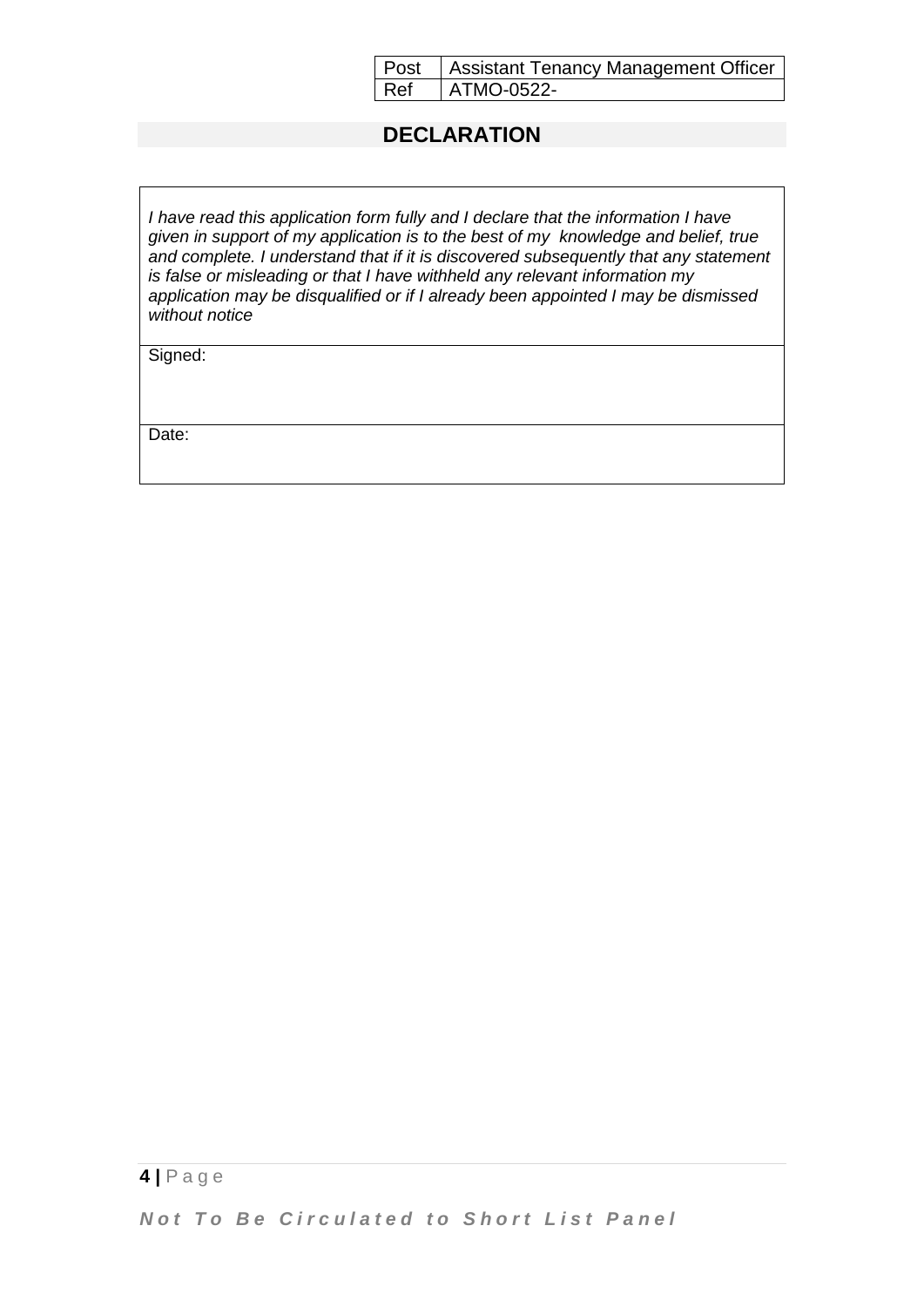| Post   Assistant Tenancy Management Officer      |
|--------------------------------------------------|
| $\left  \right.$ Ref $\left  \right.$ ATMO-0522- |

# **PRESENT OR MOST RECENT EMPLOYMENT**

| <b>Name &amp; Address of Employer</b>                                                             |  |  |  |  |
|---------------------------------------------------------------------------------------------------|--|--|--|--|
|                                                                                                   |  |  |  |  |
|                                                                                                   |  |  |  |  |
|                                                                                                   |  |  |  |  |
| If unemployed details of last employer                                                            |  |  |  |  |
| Date From                                                                                         |  |  |  |  |
|                                                                                                   |  |  |  |  |
| Date To                                                                                           |  |  |  |  |
| <b>Position Held</b>                                                                              |  |  |  |  |
|                                                                                                   |  |  |  |  |
| Please give a brief description of your present job, include main duties and<br>responsibilities. |  |  |  |  |
|                                                                                                   |  |  |  |  |
|                                                                                                   |  |  |  |  |
|                                                                                                   |  |  |  |  |
|                                                                                                   |  |  |  |  |
|                                                                                                   |  |  |  |  |
|                                                                                                   |  |  |  |  |
|                                                                                                   |  |  |  |  |
|                                                                                                   |  |  |  |  |
|                                                                                                   |  |  |  |  |
|                                                                                                   |  |  |  |  |
|                                                                                                   |  |  |  |  |
|                                                                                                   |  |  |  |  |
| Salary & Other Benefits/Payments                                                                  |  |  |  |  |
|                                                                                                   |  |  |  |  |
| Notice Required                                                                                   |  |  |  |  |
| <b>Reason for Leaving or Seeking New Employment</b>                                               |  |  |  |  |
|                                                                                                   |  |  |  |  |
|                                                                                                   |  |  |  |  |
|                                                                                                   |  |  |  |  |
|                                                                                                   |  |  |  |  |
|                                                                                                   |  |  |  |  |
|                                                                                                   |  |  |  |  |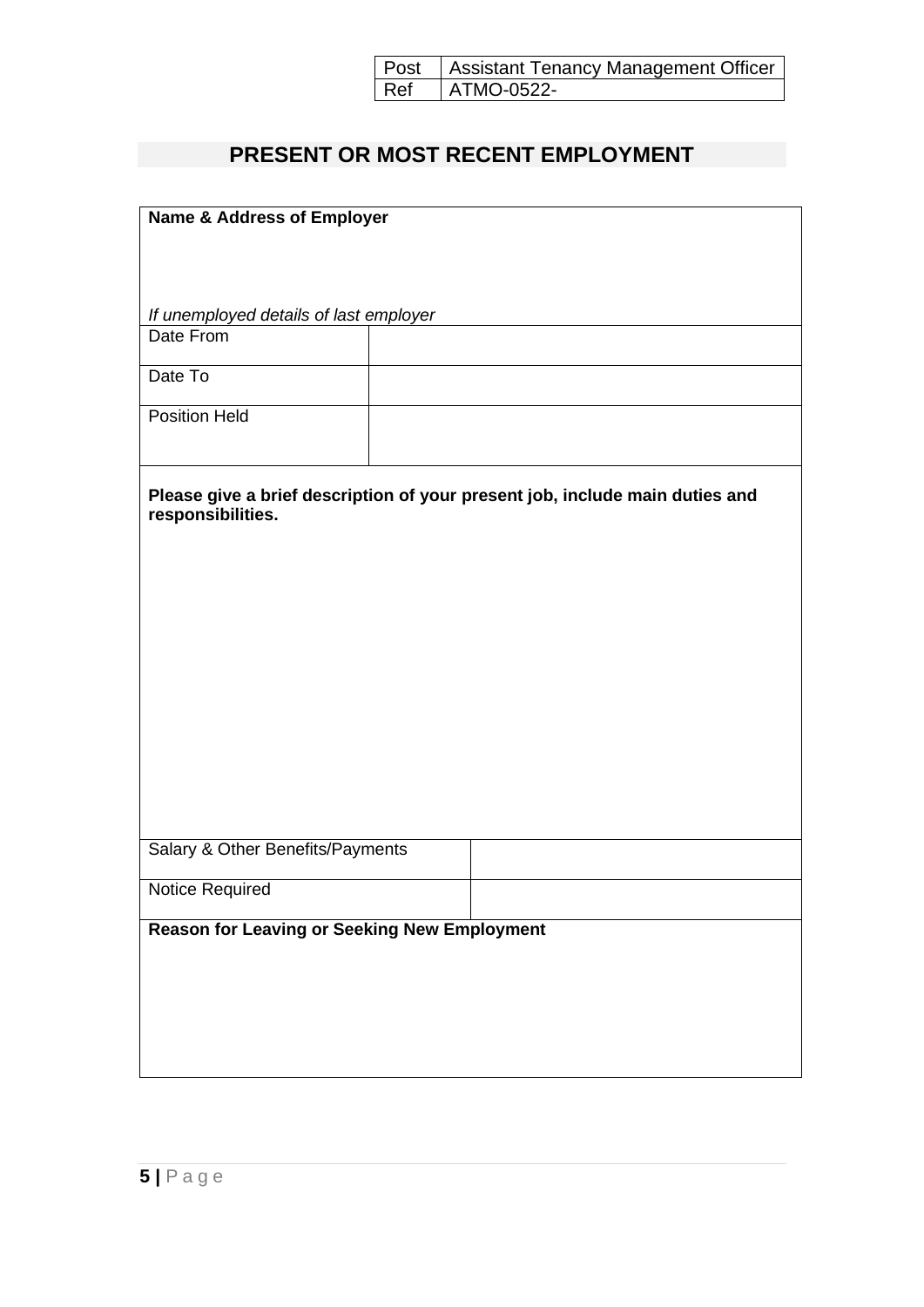| Post | Assistant Tenancy Management Officer |
|------|--------------------------------------|
| Ref  | ATMO-0522-                           |

# **EMPLOYMENT HISTORY**

Please give details of your previous paid or unpaid work or any other relevant experience that you would like to mention, starting with the **most recent.** Please continue on a separate sheet if necessary

| Name & Address<br>of Previous<br>Employer(s) | Dates<br>To &<br>From<br>(Month<br>& Year) | Position<br>Held | Main<br>Duties/Salary | Reason for<br>Leaving |
|----------------------------------------------|--------------------------------------------|------------------|-----------------------|-----------------------|
|                                              |                                            |                  |                       |                       |
|                                              |                                            |                  |                       |                       |
|                                              |                                            |                  |                       |                       |
|                                              |                                            |                  |                       |                       |
|                                              |                                            |                  |                       |                       |
|                                              |                                            |                  |                       |                       |
|                                              |                                            |                  |                       |                       |
|                                              |                                            |                  |                       |                       |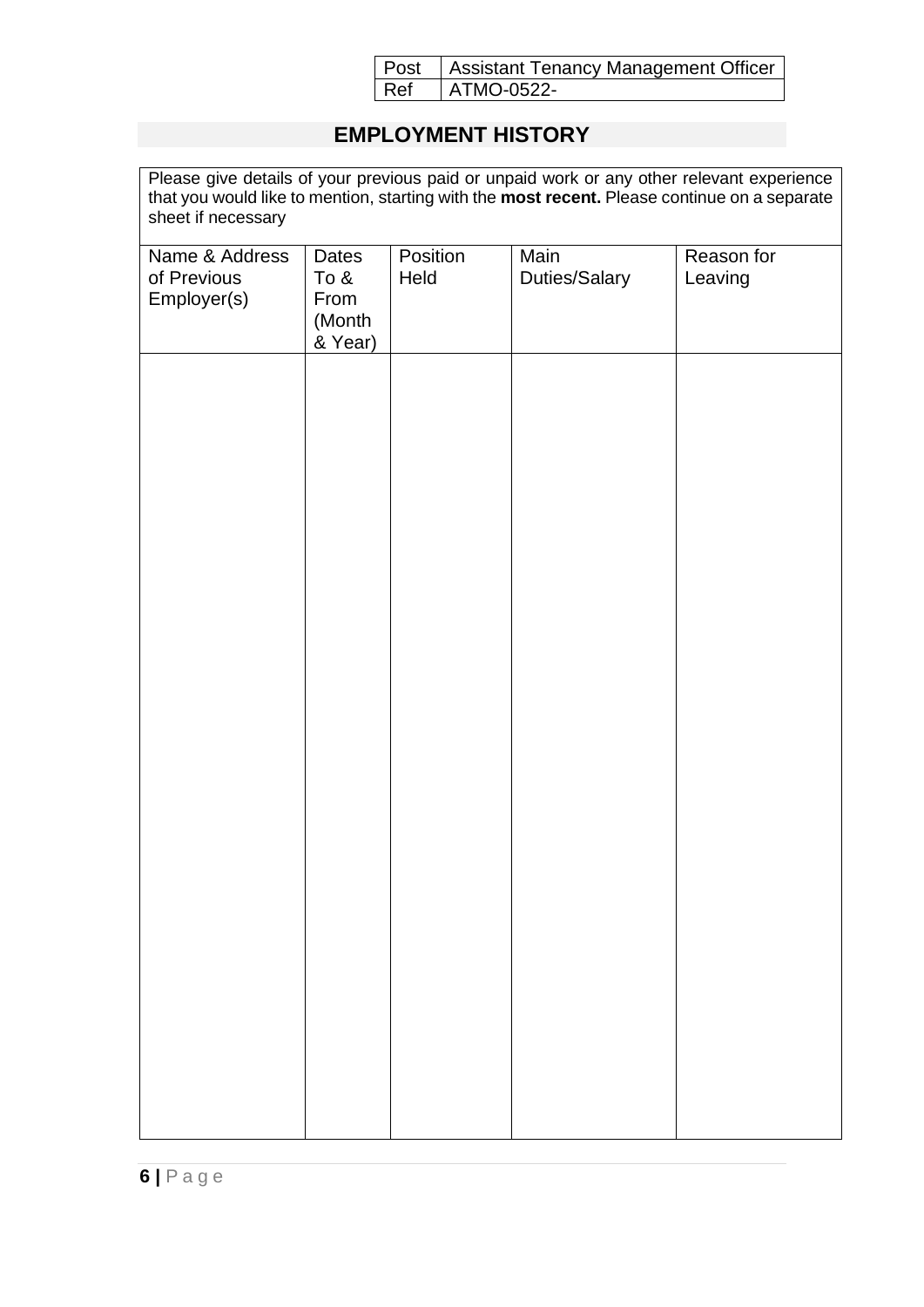|     | Post   Assistant Tenancy Management Officer |
|-----|---------------------------------------------|
| Ref | ATMO-0522-                                  |

# **SECONDARY EDUCATION**

| Please list subjects passed |       |                 |       |  |  |
|-----------------------------|-------|-----------------|-------|--|--|
| Standard / "O" Grade or     | Grade | Higher Grade or | Grade |  |  |
| Equivalent                  |       | Equivalent      |       |  |  |
|                             |       |                 |       |  |  |
|                             |       |                 |       |  |  |
|                             |       |                 |       |  |  |
|                             |       |                 |       |  |  |
|                             |       |                 |       |  |  |
|                             |       |                 |       |  |  |
|                             |       |                 |       |  |  |
|                             |       |                 |       |  |  |
|                             |       |                 |       |  |  |

# **FURTHER EDUCATION**

| University or Further<br>Education<br>Establishment | <b>Courses or Subjects</b><br><b>Studied</b> | Degrees, Diplomas, Certificates<br>Obtained |
|-----------------------------------------------------|----------------------------------------------|---------------------------------------------|
|                                                     |                                              |                                             |
|                                                     |                                              |                                             |
|                                                     |                                              |                                             |
|                                                     |                                              |                                             |

# **PROFESSIONAL QUALIFICATIONS**

| Name of Awarding Body | Qualifications Obtained, membership of<br>Professional Institution etc |
|-----------------------|------------------------------------------------------------------------|
|                       |                                                                        |
|                       |                                                                        |
|                       |                                                                        |
|                       |                                                                        |
|                       |                                                                        |
|                       |                                                                        |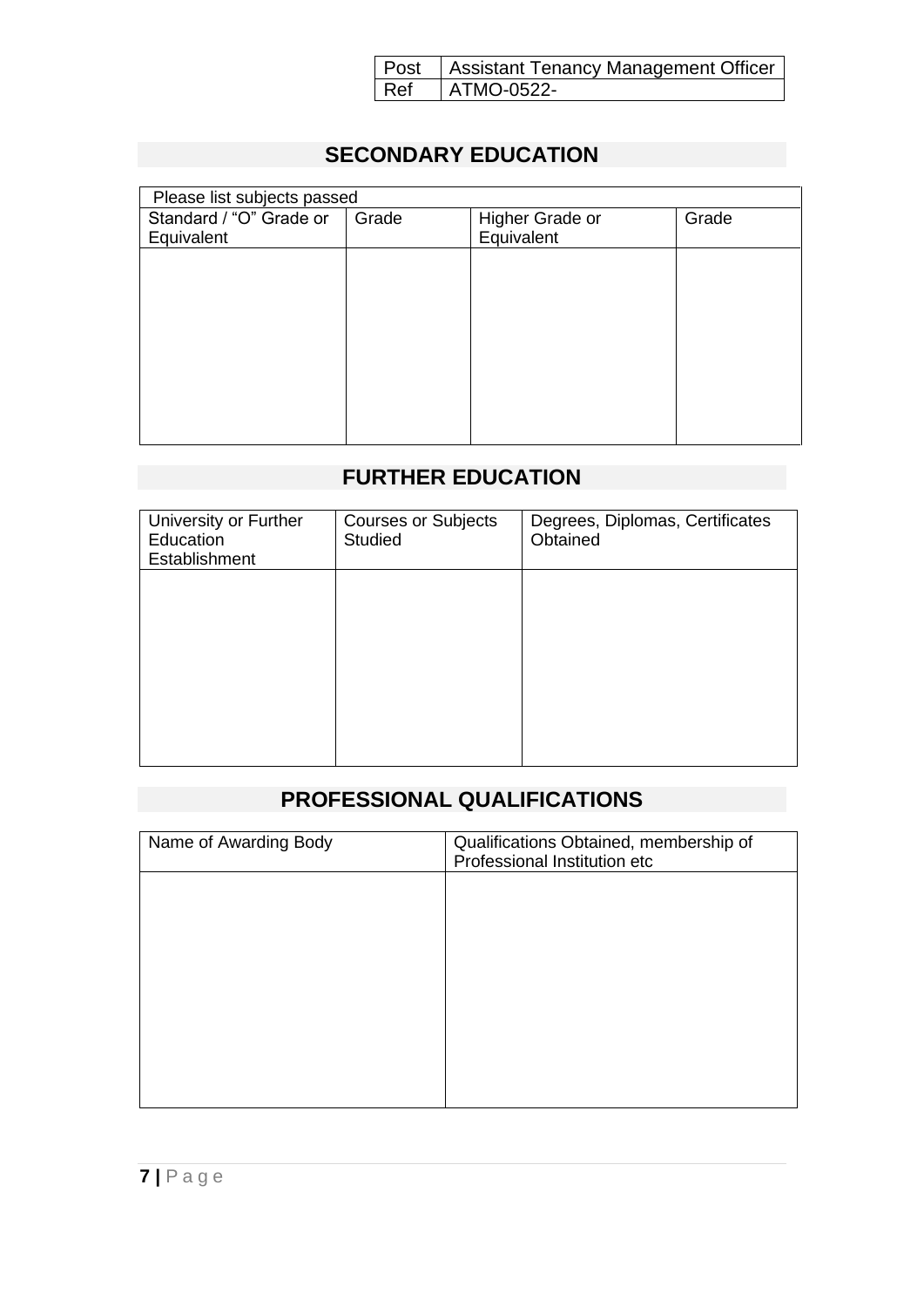|     | Post   Assistant Tenancy Management Officer |
|-----|---------------------------------------------|
| Ref | ATMO-0522-                                  |

## **EMPLOYMENT WITH PARAGON HOUSING ASSOCIATION**

Using the information provided in the Job Advert, Job Description, Person Specification and any other materials issued, please tell us how your experience, skills and knowledge satisfy the requirements for this job.

*This is a key part of the shortlisting process and you can use experience outside paid employment.*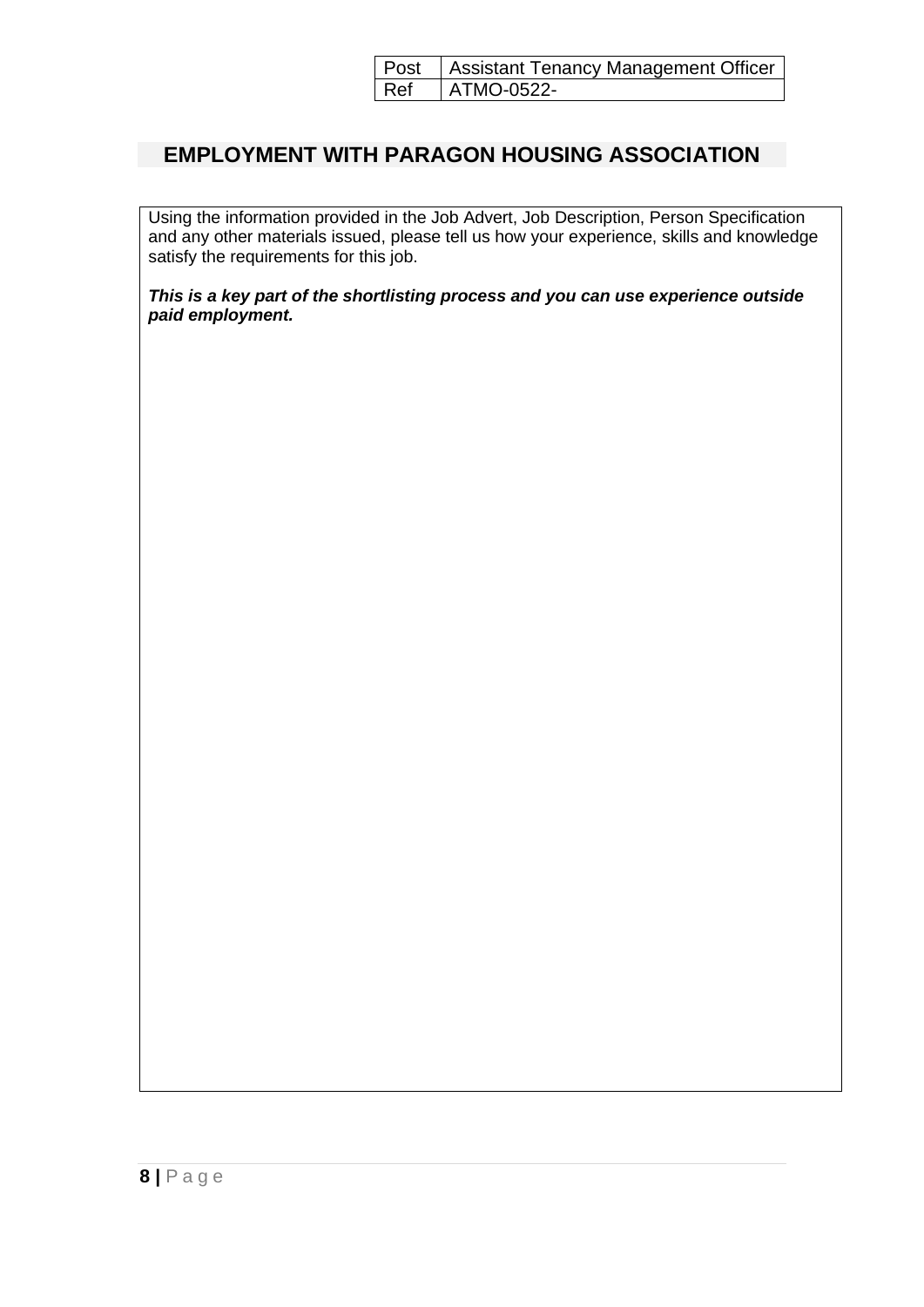|     | Post   Assistant Tenancy Management Officer |
|-----|---------------------------------------------|
| Ref | ATMO-0522-                                  |

#### **OTHER EXPERIENCE**

Please supply any other relevant information about your skills, experience or activities that you feel will support your application for this post. Continue on a separate sheet if necessary.

# **DRIVING LICENCE**

Do you have a full and current driving licence? YES/NO

*Please delete as appropriate*

# **TRAINING COURSES**

| Please provide details of any relevant short courses or training undertaken |          |
|-----------------------------------------------------------------------------|----------|
| Course & Year                                                               | Provider |
|                                                                             |          |
|                                                                             |          |
|                                                                             |          |
|                                                                             |          |
|                                                                             |          |
|                                                                             |          |
|                                                                             |          |

### **COMPUTER SKILLS**

Please provide details of any relevant computer skills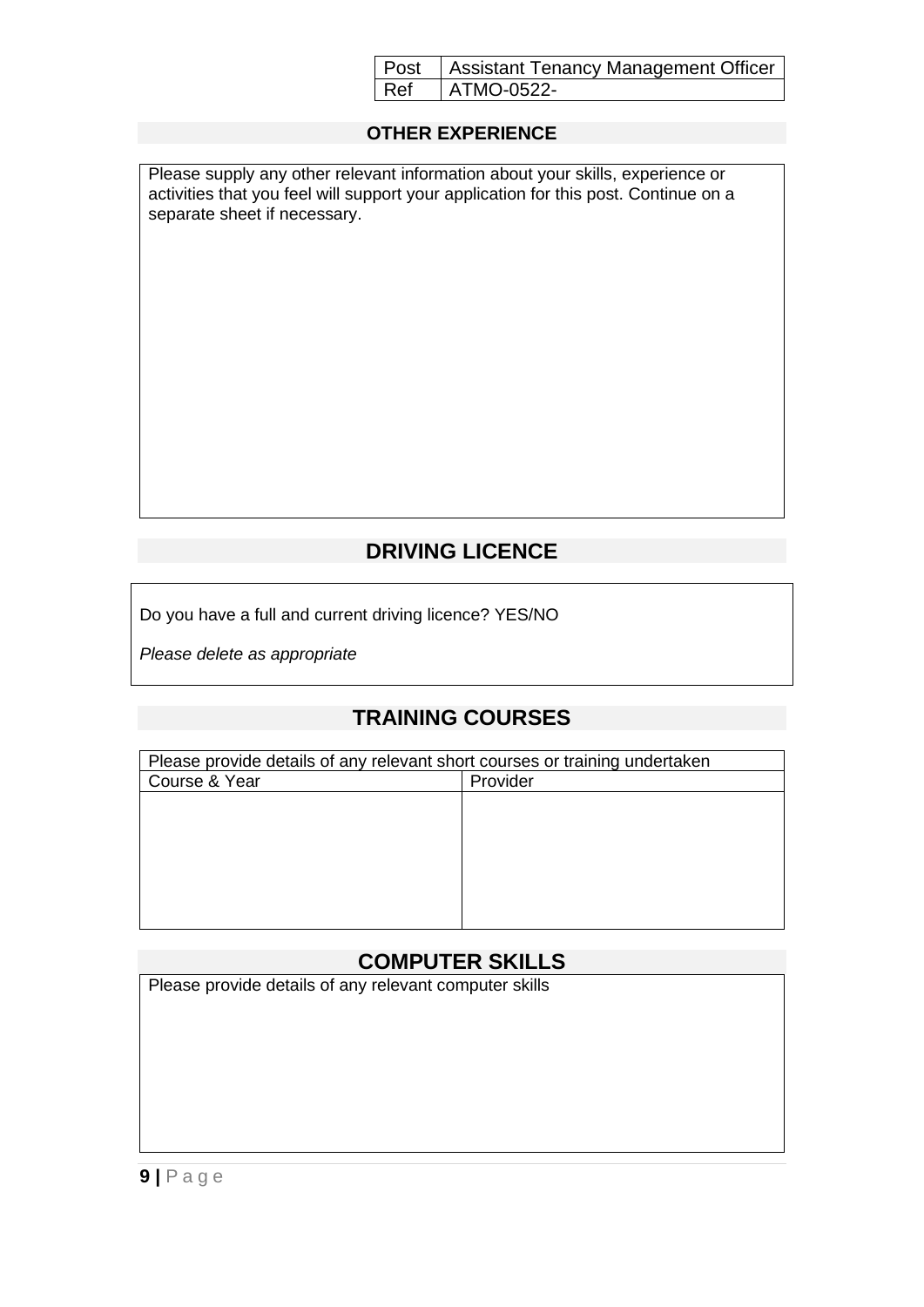|     | Post   Assistant Tenancy Management Officer |
|-----|---------------------------------------------|
| Ref | ATMO-0522-                                  |

### **RELATIONSHIP TO STAFF MEMBERS**

If you are related to any employee of Paragon Housing Association or anyone who has been employed as a staff member or has been engaged as a supplier, consultant or contractor in the last 12 months, please provide details:

## **RELATIONSHIP TO MANAGEMENT COMMITTEE MEMBERS**

If you are related to a Committee member of Paragon Housing Association or anyone who has been a Committee member in the last 12 months, please provide details:

# **REHABILITATION OF OFFENDERS ACT 1974**

The Rehabilitation of Offenders Act 1974 enables some criminal convictions to become spent or ignored, after a 'rehabilitation period'. Excepted posts are those to which the Rehabilitation of Offenders Act 1974 (Exceptions) Order 1975 applies. You may be entitled to withhold information about convictions that are 'spent' under the provision of the act. In the event of employment, any failure to disclose could result in dismissal or disciplinary action by your employer.

If selected for interview you will be required to complete a criminal convictions declaration form that will only be reviewed if an offer of employment is being made.

# **CANVASSING**

Canvassing directly or indirectly in connection with the appointment shall disqualify your application. If discovered after appointment you will be liable to dismissal.